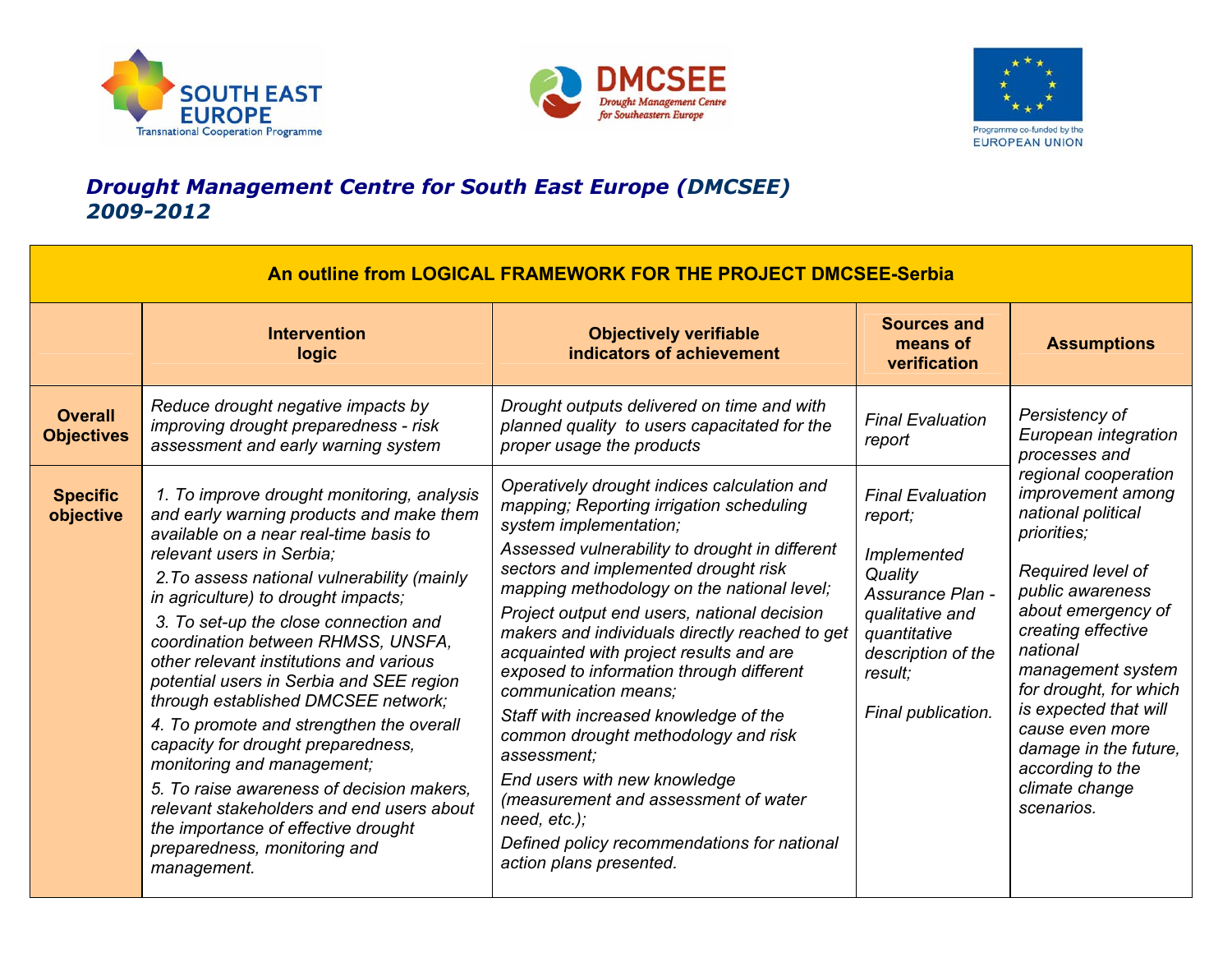| DMCSEE                            | <b>Intervention</b><br>logic                                                                                                                                                                                                                                                                                                                                                                                                                                                                                                                                                | <b>Objectively verifiable</b><br>indicators of achievement                                                                                                                                                                                                                                                                                                                                                                                                                                                                                                                                                                                                                                                                                                                                                                                                                                                                                                                                                                                                                                                                                                                                                                                                      | <b>Sources and</b><br>means of<br>verification                                                                                                                                                                                                                                                                                                                                                                                                                                                                                          | <b>Assumptions</b>                                                                                                                                                                                                                                                                                                                                                                            |
|-----------------------------------|-----------------------------------------------------------------------------------------------------------------------------------------------------------------------------------------------------------------------------------------------------------------------------------------------------------------------------------------------------------------------------------------------------------------------------------------------------------------------------------------------------------------------------------------------------------------------------|-----------------------------------------------------------------------------------------------------------------------------------------------------------------------------------------------------------------------------------------------------------------------------------------------------------------------------------------------------------------------------------------------------------------------------------------------------------------------------------------------------------------------------------------------------------------------------------------------------------------------------------------------------------------------------------------------------------------------------------------------------------------------------------------------------------------------------------------------------------------------------------------------------------------------------------------------------------------------------------------------------------------------------------------------------------------------------------------------------------------------------------------------------------------------------------------------------------------------------------------------------------------|-----------------------------------------------------------------------------------------------------------------------------------------------------------------------------------------------------------------------------------------------------------------------------------------------------------------------------------------------------------------------------------------------------------------------------------------------------------------------------------------------------------------------------------------|-----------------------------------------------------------------------------------------------------------------------------------------------------------------------------------------------------------------------------------------------------------------------------------------------------------------------------------------------------------------------------------------------|
| <b>Expected</b><br><b>results</b> | 1. Implementation of developed common<br>methodology for drought assessment,<br>monitoring and preparedness;<br>2. Developed drought risk and drought<br>vulnerability maps for Serbia as a part of<br>SEE region;<br>3. Developed information delivery system<br>for end users and stakeholders in the form<br>of interactive service;<br>4. Increased capacity of staff of national<br>institutions involved through working on the<br>Project and capacity building trainings;<br>5. Proper use of various project outputs and<br>results by various categories of users | No of operatively implemented simple<br>drought indices;<br>Implementation of reporting irrigation<br>scheduling system;<br>Development and implementation of<br>common methodology for drought early<br>warning system;<br>Historical drought impacts and management<br>study;<br>Overview of climatological databases and<br>procedures used for data quality control and<br>homogenization;<br>Provision of maps of drought risk based on<br>GIS functionality;<br>Connection to DMCSEE developed internet<br>platform, and upgraded websites of project<br>partners' from Serbia;<br>No of hits per month on the operational<br>website;<br>No of Administrative and private sector actors<br>and individuals in interactive communication<br>within the product dissemination system;<br>No of Relevant articles/appearance in the<br>press in other media, TV, Radio);<br>No of staff training events and and conferies<br>attended;<br>No of staff members with increased capacity;<br>No of publications produced;<br>No of national seminars for end users<br>(agriculture, water utilities, hydro energy<br>sector etc.) implemented;<br>No of training manuals produced;<br>Local policies and instruments improved;<br>Developed strategie adopted. | Implemented<br>Quality<br>Assurance Plan -<br>qualitative and<br>quantitative<br>description of the<br>result,<br>Internet platform;<br>National involved<br><i>institution's</i><br>websites;<br><b>Produced written</b><br>outputs<br>(overviews,<br>reports,<br>guidelines,<br>manuals,<br>brochures etc);<br>Project computer<br>network system<br>administration;<br>International<br>conferences<br>proceedings;<br>Press end other<br>media sources;<br>Local policies and<br>government<br>strategies<br>relevant<br>documents. | Readiness and<br>motivation of<br>involved staff for the<br>building capacity in<br>the field of drought<br>methodology, e.g.<br>implementation and<br>furder development<br>of improved drought<br>monitoring<br>techniques;<br>End users positive<br>perception, as well as<br>appreciation of<br>advantages of<br>enhanced drought<br>monitoring products<br>and other Project<br>outputs. |